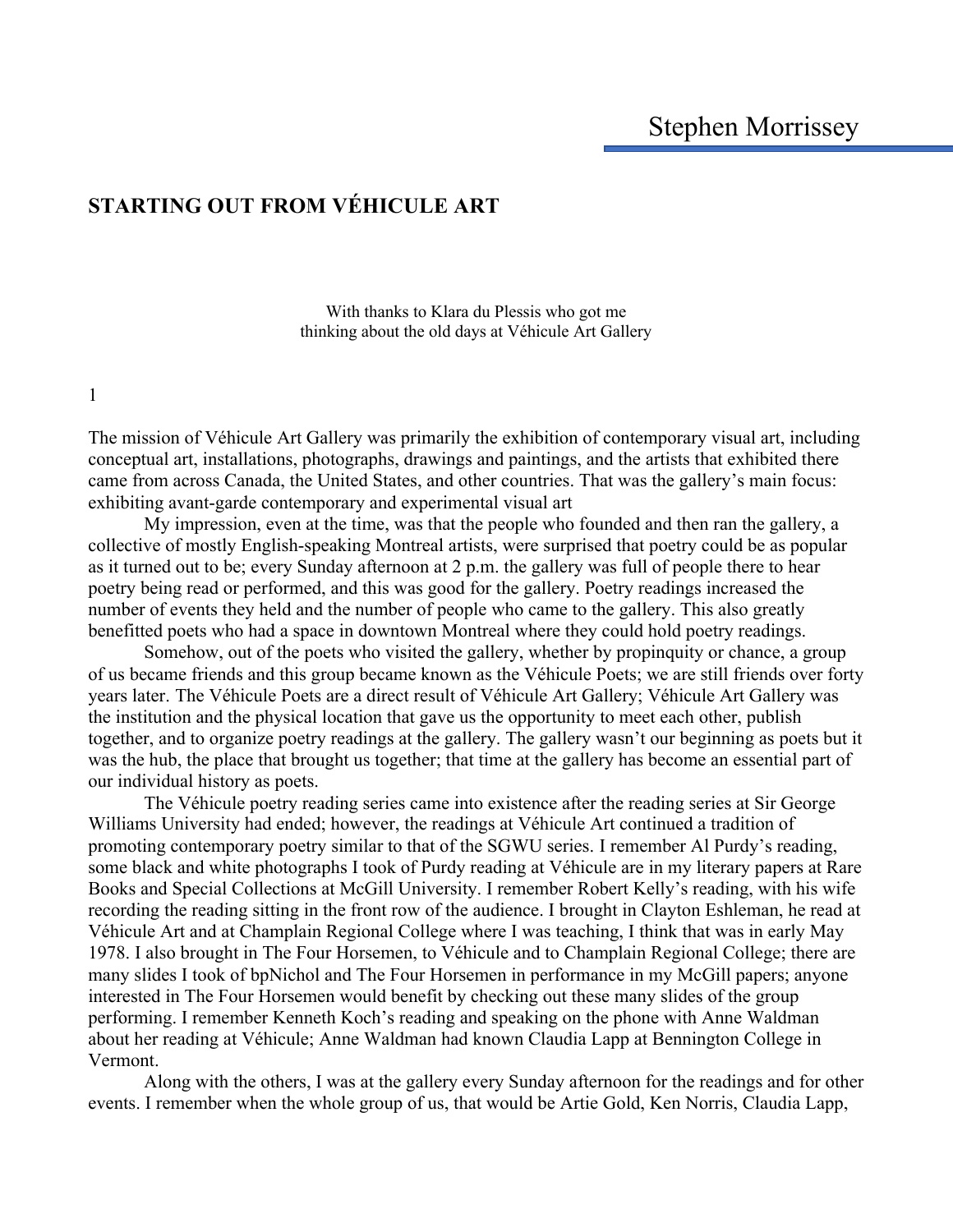John McAuley, Endre Farkas, Tom Konyves, and myself, met one afternoon at Bob Galvin's apartment on St. Mathieu Street (Bob Galvin was a friend of Ken Norris). We read a few poems and I remember Artie correcting someone, it was me, on my pronunciation of "Orion". But there was another more important meeting, it was to discuss if we wanted to be considered a group, an umbrella for the seven of us who had similar ideas about poetry and who shared a common history at Véhicule Art Gallery.

We met on the evening of 1 February 1979 at Artie Gold's home; I guess we were all in attendance. Ken wanted us to accept what was already a fact, that we were a group called the Véhicule Poets. Ken was writing his dissertation at McGill on Canadian modernist literature, more specifically on little magazine publishing in Canada; several groups of poets came out of publishing little magazines, the Contact poets, the First Statement poets, and others. Ken could see the advantage of being in a group as well as being individual poets; that is, the historical context of seven poets who shared a common bond. But three of us didn't agree; Artie, Claudia, and I opposed the idea of the group. All we did, I said, was organize poetry readings at Véhicule Art Gallery. Ken, Endre, Tom, and John agreed to the name. Dissension continued as to "what & who & why & wherefore" regarding the group and the name; Tom Konyves assured me that Ken would work to justify accepting the group name. I am not sure if this was the meeting when we decided to publish our first anthology, *The Véhicule Poets* (1979), edited by John McAuley*.* Then came Artie's condition for accepting Ken's proposal, it was contingent on allowing him to write the introduction of the anthology, "saying just what & if we are or exist." I was very skeptical, I thought "so the 'Véhicule Poets' will make their appearance even tho no such creature exists—& Artie and Claudia and I know so—". Looking back on it I see that Ken was right, I am glad he persisted in defining us as the Véhicule Poets.

#### 2

Véhicule Art Gallery opened on 13 October 1972. As far as I know, Guy Birchard, Artie Gold, and I organized the first reading at the gallery and it occurred eight months after the gallery opened, on 24 June 1973; the readings organized by Claudia Lapp and Michael Harris came a few months later, in the fall of 1973. Guy Birchard introduced me to Artie Gold and I often visited Artie on Lorne Crescent in the spring and summer of 1973. I remember putting up posters with Guy for the 24 June reading. I invited Richard Sommer; Guy Birchard invited Cam Christie; Artie Gold invited Glen Siebrasse and Joan Thornton; and the three of us also read. Joan Thornton was a talented poet and it is unfortunate that she decided not to attend the reading.

Here is my diary entry, the writing of a young poet at the beginning of things, just a few hours after the reading:

## Sunday/June 24th/'73—

(20:25) about 30 to 40 people showed up—not many but a nice feeling to it—Joan Thornton phoned Artie earlier to say she wldnt/ show, one guesses she was too nervous—so Artie read and he was really good, he had one poem which really knockt me out—("my mother's cunt is a fork, she picks yams out of bottles" with the idea of her marrying men she puts up in bottles)—then I read and it was a few poems I collected last nite & didn't bother to rehearse or even read them over too much before I read (not in this order), "meditation 1", "oldman oldman oldman", then in the middle of the reading "regard as sacred" with Guy; I began with "Shaman on the back of a grizzly", I threw in my "Van Gogh" poem—so that went well & as I sat down Artie wrote a poem about my reading which I cldn't make out because of his handwriting and Anne [Heany] askt for a copy of "meditation 1"—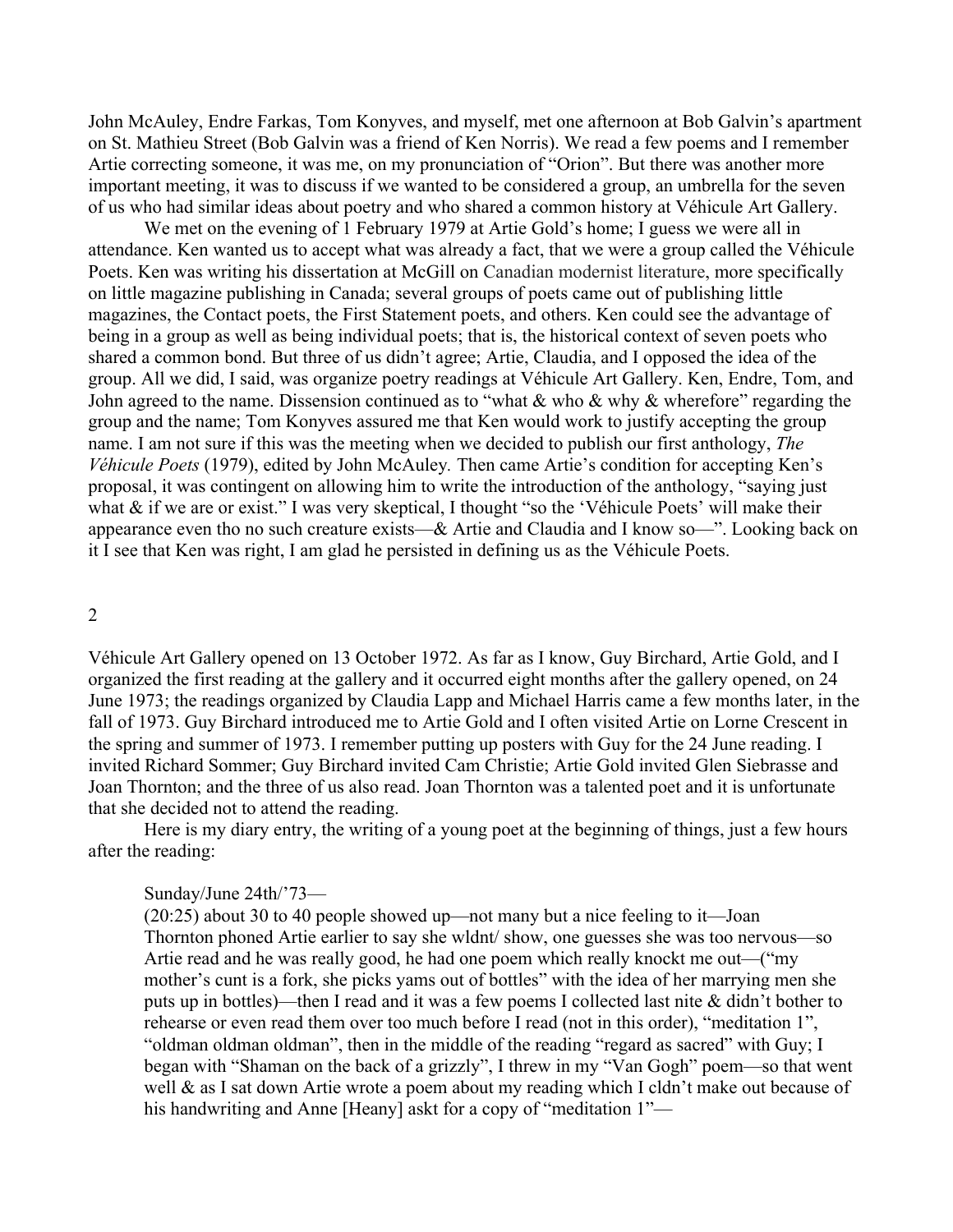The reading on 24 June at Véhicule was only my second reading; the first time I read my poems in public was two months earlier, in April 1973, at Karma Coffee House, located in the basement of the SGWU Student Union building on the south-west corner of de Maisonneuve Bouvelard West and Crescent Street. Again, it was Guy Birchard who invited me to read on that occasion and both Artie and Guy were in the audience. The first reading I gave at Véhicule was in 1973; I gave readings every year at Véhicule Art, and my last reading there was in 1980. In fact, I am surprised at how many readings I gave in those years, at Véhicule Art, Powerhouse Gallery, and other venues, for the most part these were solo readings which are rare today, group readings bring in an audience. Louis Dudek told me that in the old days it was only prominent poets—W.H. Auden, T.S. Eliot, and others— who gave readings, most poets never gave readings unless they achieved something substantial in their literary work. In the late 1970s I was part of a group reading at the Unitarian Church on Sherbrooke Street West, the beautiful church that burned down, invited by Louis to read with him and several other poets. It was hosted by the owner of Mansfield Book Mart.

## 3

One of my English professors at SGWU was Richard Sommer; Richard told me that he and his wife had driven to Vancouver in their van around 1969-1970, where they met and were impressed by West Coast poets and artists. I know he participated at the Charles Olson Memorial Poetry Reading in Vancouver, in March 1970, just three months after Olson's passing. Previous to this Richard was probably fairly conservative; he was an academic, his Ph.D. was from Harvard (he gave me a monograph, *The Odyssey and Primitive Religion* (1962), that he published and which I still have), and he spoke of meeting Robert Frost at a reception at Harvard.

In August 1963, ten years before our first Véhicule reading, Charles Olson, Allen Ginsberg, Denise Levertov, Robert Creeley, Robert Duncan, and other American poets attended the Vancouver Poetry Conference; these were poets Donald Allen included in his anthology, *The New American Poetry, 1945 - 1960* (1965). A lot of other poets, not included in Donald Allen's anthology, had a similar approach to poetry as the poets Allen anthologized; some were Beat poets, others were influenced by Charles Olson's projective verse or by Black Mountain poets, there were confessional poets, concrete/visual/sound poets, poets influenced by Jerome Rothenberg's *Technicians of the Sacred* (1968), and others.

There were also important voices in Canada; these included Louis Dudek, Irving Layton, Raymond Souster, P.K. Page, Earle Birney, and Al Purdy; not to forget Phyllis Webb, Daphne Marlatt, George Bowering, Frank Davey, Lionel Kearns, bpNichol, and bill bissett. And others, for instance Doug Jones, Leonard Cohen, Pat Lowther, John Newlove, and Alden Nowlan. No doubt I have left out poets who should be a part of this list. But, still, what a great time for Canadian poetry! The SGWU poetry series recognized the importance of this cohort of Canadian and American poets by inviting some of them to read in Montreal; further recognition of the importance of these poets is evident in who read at Véhicule Art Gallery; as well, this new poetry, this new approach to poetry, influenced and encouraged the creative work of the Véhicule Poets. Of course, the formalist poets in Montreal disliked everything about new American poetry, West Coast poetry, the Véhicule Poets, and the readings at Véhicule Art Gallery; they disliked us personally; but formalistic poetry seemed pretty dull and old fashioned when compared to what was happening on the West Coast and at Véhicule Art in the 1970s.

 It must have been that summer of 1973 when I used to visit Richard Sommer at his Draper Avenue home; I was 23 years old, fairly naive, and would graduate from SGWU in the fall of 1973. I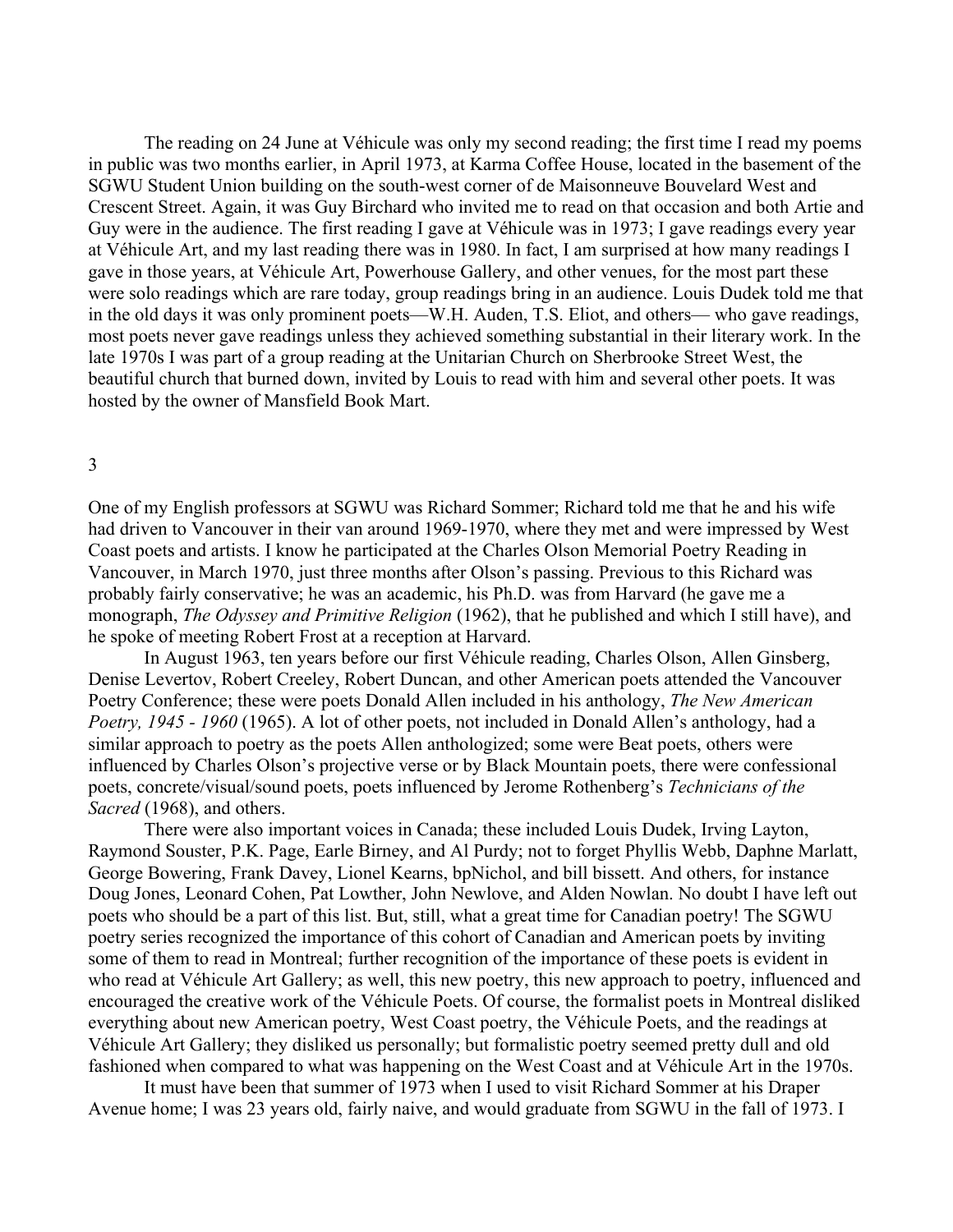remember meeting Roy Kiyooka at Richard's home which had formerly been Roy Kiyooka's home when he lived in Montreal and taught at SGWU. Sitting together in his second floor office-library Richard helped me compile a mailing list for *what is*, a concrete poetry newsletter of experimental poetry. I edited and published fourteen issues of *what is* from 1973-1975; a few years later, from 1978- 1985, I published *The Montreal Journal of Poetics*. Both were mailed out and free to the poets who received them. Whether *what is* was a newsletter or a magazine was something Wynn Francis discussed with me at her home in Montreal West. I also published my own concrete poetry in *what is* and other periodicals; that is how I first came into contact with Vancouver poets like Gerry Gilbert and Ed Varney.

The gallery welcomed and even encouraged an avant-garde approach to poetry. I learned of John Cage from Richard and the readings I gave with my first wife, Pat Walsh, were events, not readings with one person standing up and reading their poems. By 1976 or 1977 Pat Walsh and I began to call ourselves, for performances, Cold Mountain Review, after Han-Shan (from Burton Watson's translation, *Cold Mountain: 100 Poems by the T'ang Poet Han-Shan*, 1970), and we did readings together at Véhicule Art, Powerhouse Gallery, high schools, and other venues; I still remember these reading-performances, especially those given at Véhicule. They were readings of randomly chosen texts, poems read simultaneously by several voices, the purposeful inclusion of silence in a performance, and the use of randomness in texts and their performance; this also included the influence of William Burroughs and Brion Gysin's cut-up technique. A performance at Véhicule might include having the whole audience reading texts simultaneously out loud, it was a cacophony of meaningless human voices; the implications of these readings were open-ended and lent themselves to a variety of interpretations. My first reading for voices, performing my poem "regard as sacred", was with Guy Birchard at the 24 June 1973 reading at Véhicule Art.

 One of the most memorable poetry performances I attended at Véhicule was by Tom Konyves who joined the gallery in 1977, it was his long poem, *No Parking*, Tom read this poem accompanied by a cellist; it was brilliant! He also had a poem entitled "Véhicule R"; see his book, *Performances* (1980). I met Tom at Vicky Tansey's dance studio, Vicky was Richard's wife and the dance studio was located behind their home on Draper Avenue; it had been a garage and was converted into an art studio by Roy Kyooka. The occasion was the launch of Bob Morrison's *Anthol* magazine, probably issue #2, published in 1973; Tom had some work in this issue. It seems to me that it was Endre Farkas who was the impetus behind us working collectively, Endre was always interested in doing collaborations with other artists, including poets, dancers, and actors. I met Endre, very briefly, at the McKay Street location of Explorations One, a two year experimental programme in which I was a student at SGWU beginning in 1969-70. I doubt I made any impression on either Tom or Endre but they made an impression on me, I tend to keep a low profile; however, I do have a good episodic memory and I am a diarist. Ken Norris arrived at the gallery around 1975 and attended the readings. For a while Pat Walsh had been one of the roommates of Ken's girlfriend, Jill, and I heard about Ken from her. Most of my relationship with Ken has been in the form of letters and E-mails, because of this I have probably had more to do with Ken than any of the others. John McAuley and I organized the reading series in 1976- 1977; John was also the gallery administrator in the late 1970s. My mother worked at the Norris Building library of SGWU and some people involved or peripherally involved in literary things also worked there, for instance John McAuley's first wife, Diana Brewer; by the way, Diana Brewer's parents lived next door to Richard and Vicky Sommer on Draper Avenue and Diana's mother was a good friend of Pat Walsh before I met Pat, it really is a small world; Nancy Marrelli, Simon Dardick's wife, also worked at the Norris Building, Simon is the publisher of Véhicule Press and Nancy was an archivist at Concordia. In 1974-76 I worked at the SGWU library, in the Shuchat Building and the Hall Building library. The First Annual Spring Marathon reading was a joint Véhicule - Concordia literary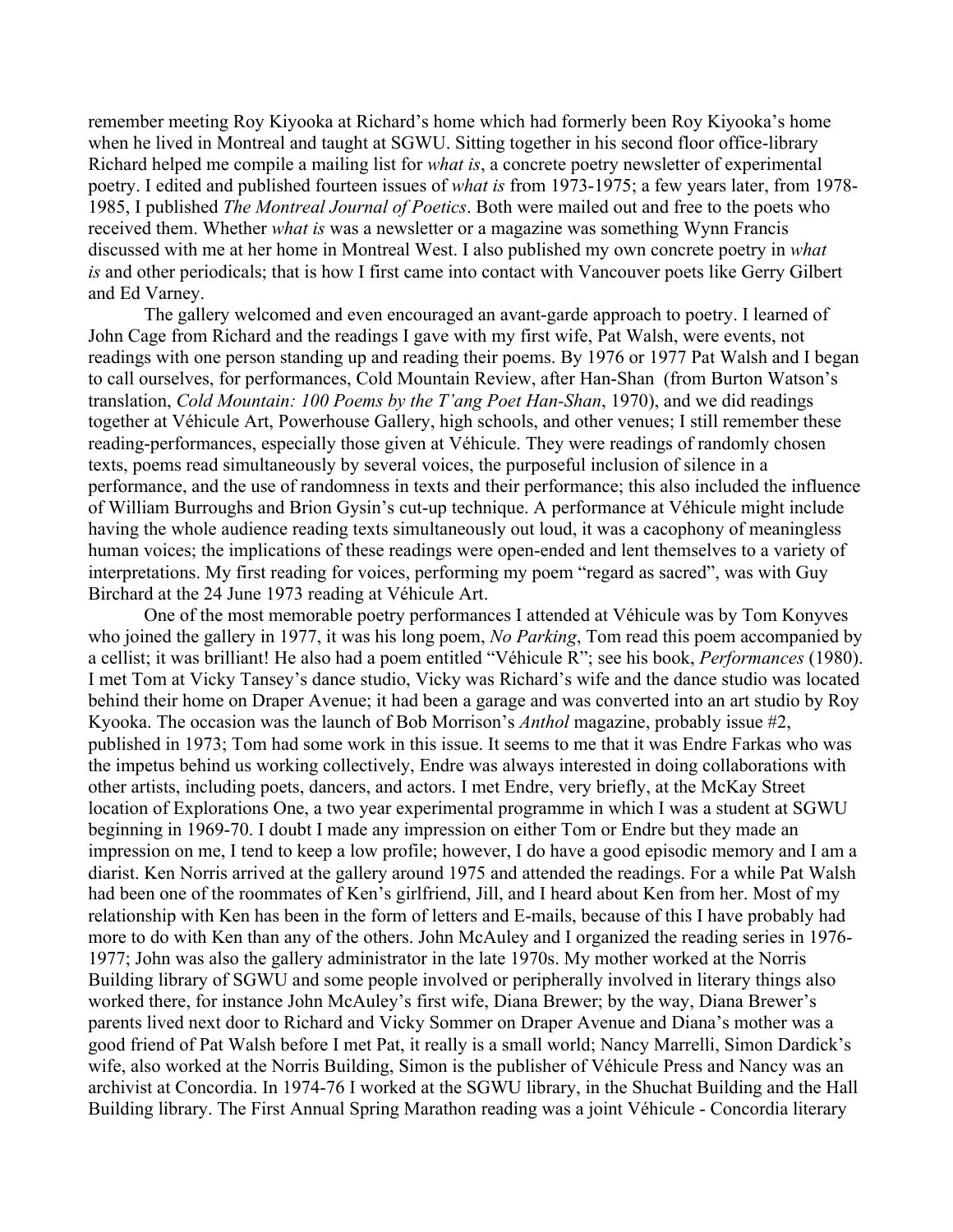society production, held on 16 May 1975 in H-820 of the Hall Building; the Marathon readings moved to Véhicule Art Gallery for the second annual spring reading, on 21 March 1976. These readings could go on for many hours which was the intention of the reading. I think it was Tom Konyves who was behind the marathon readings; one of the last marathon readings that I attended was held in the Hall Building at Concordia/SGWU, possibly in 1980. Just for clarity, Sir George Williams University was renamed Concordia University in 1974 with the merger of the downtown Sir George Williams Campus with Loyola College in Montreal's west end.

 I graduated from Sir George Williams University in the fall of 1973; then, a year later, I was a graduate student at McGill University, studying that first year with Louis Dudek, and at McGill until November 1976; only two weeks after graduating from McGill I began teaching at Champlain Regional College. I invited poets, including Artie, Tom, Endre, and Claudia to read before my classes. In addition to poetry I was interested in the writings of J. Krishnamurti and I attended his series of annual lectures in Saanen, Switzerland, in July 1973; in Ojai, California, in 1976; and in New York City in the early '80s. I got married in August 1976 and my son was born in January 1979; later in 1979 we moved to a country home near Huntingdon, Quebec, and I only returned to live full-time in Montreal in 1997. I met Carolyn Zonailo for the first time in 1991, she had published my book *Family Album* (1987) and I offered to meet her at the airport and drive her to where she was staying on the campus of John Abbott College for The Writers' Union of Canada AGM; Carolyn is from Vancouver, she founded and ran Caitlin Press, co-founded The Poem Factory press with Ed Varney, and she was one of the founders of the Federation of BC Writers; six months after the AGM she moved to Montreal and we have been together since then. Carolyn and Cathy Ford were in Montreal in May 1978 for a League of Canadian Poets AGM and met Artie Gold and possibly Ken Norris at Artie's Lorne Crescent flat.

While living near Huntingdon I became good friends with George Johnston who moved to his country home in south-west Quebec when he retired from teaching at Carleton University; George was a meticulous poet and translator, he was friends with George Bowering, Jay McPherson, Northrop Frye, Cid Corman, and George Whalley, and he had travelled in the UK giving readings with bill bissett and Susan Musgrave. Louis Dudek was a friend and, like George Johnston, he is one of my poetry mentors. I want to say that Louis and George were not simpatico as poets but they were two of the kindest people you could meet. As well, Carolyn and I spent a lot of time in Vancouver and I got to know many poets there because they were friends of Carolyn's; we also gave readings, at UBC, SFU, The Kootenay School of Writing at Artspeak Gallery, an art gallery in Deep Cove, and book stores and art galleries in the lower mainland including reading on Gerry Gilbert's radiofreerainforest. Other good friends were Ed Varney, Marya Fiamengo, Ralph Maud, Jean Mallinson, Nellie McClung, and Trevor Carolan. I used to have more poet-friends in Vancouver than in Montreal. I first visited Vancouver in late April 1976, passing through on my way home from California and Mexico; I was between flights and walked outside of the airport, it took me no time at all to fall in love with that beautiful city.

#### 4

Poetry readings were the main literary event held at the gallery, but I would like to include other Véhicule events that were of a literary nature; other than Véhicule Press there was Allan Bealy's *Davinci* poetry magazine and then the offshoot of *Davinci* which was the Eldorado Editions chapbook series published in 1974; Eldorado Editions was named after a restaurant near the gallery. I think there were four chapbooks in all, Claudia Lapp's *Dakini*, Andre (Endre) Farkas's *Szerbusz*, and titles by Ian Ferrier and Tom Ezzy. Ian Ferrier was this young kid who aspired to be a poet, and he is